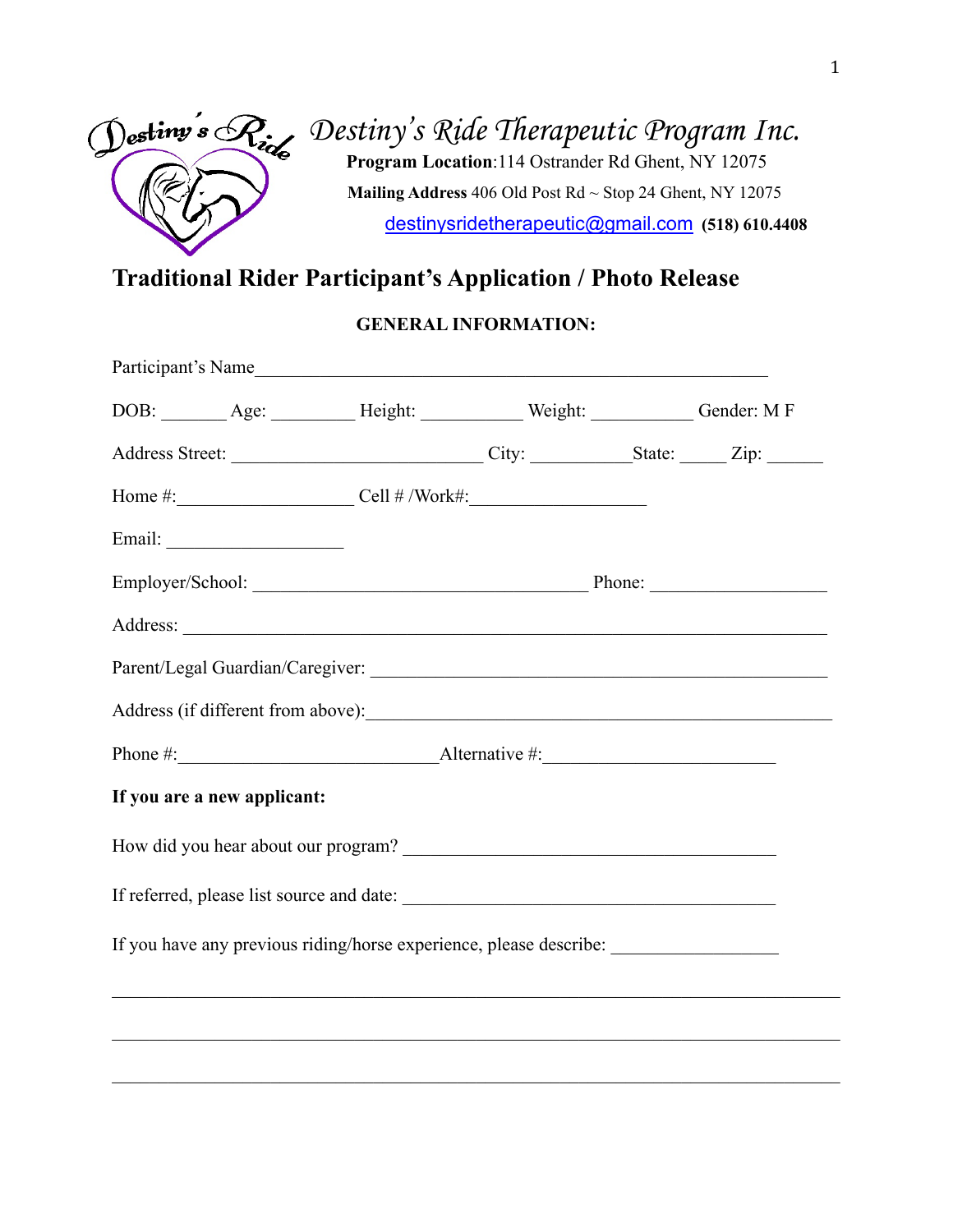#### **PHOTO RELEASE:**

I DO / DO NOT **(please circle one)** consent to and authorize the use and reproduction by Destiny's Ride Equestrian Center LLC. of any and all photographs and any other audio/visual materials taken of me/my son/daughter/ward for promotional materials, educational activities, exhibitions or for any other use for the benefit of the program.

| Signature: |                                        | Date: |  |
|------------|----------------------------------------|-------|--|
|            | Participant (Parent or Legal Guardian) |       |  |

**Lessons at Destiny's Ride are a team effort. Your instructor wants and appreciates your input throughout the riding session. Please feel free to ask questions, make suggestions, and give feedback.** 

\_\_\_\_\_\_\_\_\_\_\_\_\_\_\_\_\_\_\_\_\_\_\_\_\_\_\_\_\_\_\_\_\_\_\_\_\_\_\_\_\_\_\_\_\_\_\_\_\_*\_\_\_\_\_\_\_\_\_\_\_\_\_\_\_\_\_\_\_\_\_\_\_\_\_\_\_\_\_*

\_\_\_\_\_\_\_\_\_\_\_\_\_\_\_\_\_\_\_\_\_\_\_\_\_\_\_\_\_\_\_\_\_\_\_\_\_\_\_\_\_\_\_\_\_\_\_\_\_\_\_\_\_\_\_\_\_\_\_\_\_\_\_\_\_\_\_\_\_\_\_\_\_\_\_\_\_\_

\_\_\_\_\_\_\_\_\_\_\_\_\_\_\_\_\_\_\_\_\_\_\_\_\_\_\_\_\_\_\_\_\_\_\_\_\_\_\_\_\_\_\_\_\_\_\_\_\_\_\_\_\_\_\_\_\_\_\_\_\_\_\_\_\_\_\_\_\_\_\_\_\_\_\_\_\_\_ \_\_\_\_\_\_\_\_\_\_\_\_\_\_\_\_\_\_\_\_\_\_\_\_\_\_\_\_\_\_\_\_\_\_\_\_\_\_\_\_\_\_\_\_\_\_\_\_\_\_\_\_\_\_\_\_\_\_\_\_\_\_\_\_\_\_\_\_\_\_\_\_\_\_\_\_\_

**RIDING GOALS:** (What you would like to accomplish during your time with us.)

*Short Term* (During the next 6–12 months):

*Long Term* (During the next 2-3 years): \_\_\_\_\_\_\_\_\_\_\_\_\_\_\_\_\_\_\_\_\_\_\_\_\_\_\_\_\_\_\_\_\_\_\_\_\_\_\_\_\_\_\_\_\_\_

OTHER GOALS: (This could include social, recreational, professional/career, etc.)

#### **AREAS OF FOCUS/STRENGTHS/WEAKNESSES**

*Riding a horse involves many aspects of the whole person; the physical, cognitive, and emotional. Participating in riding lessons adds even more dimensions to the scenario, such as our learning styles, spatial awareness, social interactions, etc.* 

\_\_\_\_\_\_\_\_\_\_\_\_\_\_\_\_\_\_\_\_\_\_\_\_\_\_\_\_\_\_\_\_\_\_\_\_\_\_\_\_\_\_\_\_\_\_\_\_\_\_\_\_\_\_\_\_\_\_\_\_\_\_\_\_\_\_\_\_\_\_\_\_\_\_\_\_\_\_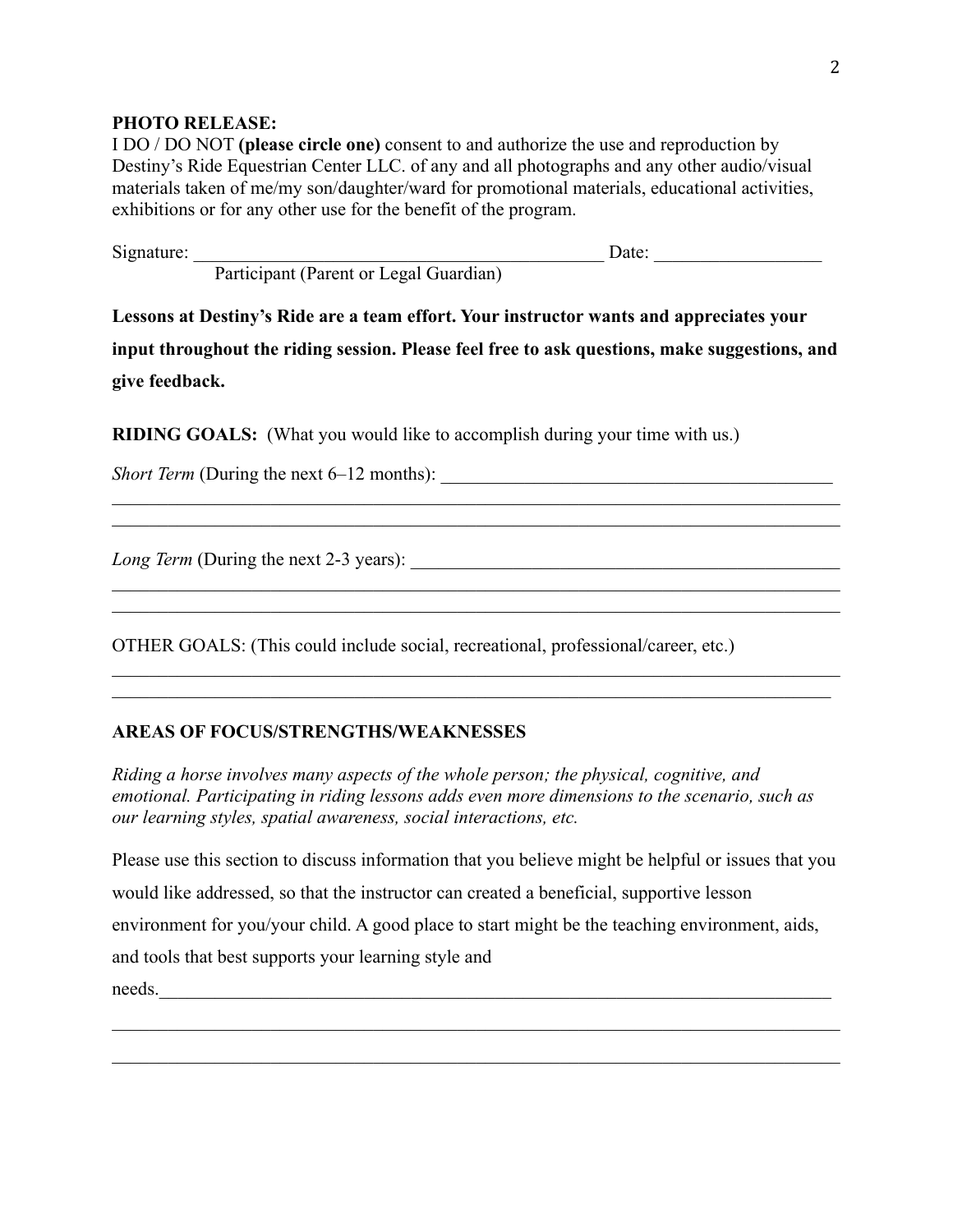#### **MISC. HEALTH ISSUES**

Please include any health issues (i.e. allergies, asthma, reactions to medications, dizziness, etc.) that you feel staff should be aware of.

\_\_\_\_\_\_\_\_\_\_\_\_\_\_\_\_\_\_\_\_\_\_\_\_\_\_\_\_\_\_\_\_\_\_\_\_\_\_\_\_\_\_\_\_\_\_\_\_\_\_\_\_\_\_\_\_\_\_\_\_\_\_\_\_\_\_\_\_\_\_\_\_\_\_\_\_\_\_

#### **PREFERENCES**

Although the needs and requirements of all our riders is the priority, every effort is made to accommodate the preferences of our riders. Toward that goal, please feel free to share with us your "favorites" in horses and tack. It would be beneficial if you would explain why you prefer a certain horse or piece of equipment so that, if we can not exactly meet your wishes, we can come close.

\_\_\_\_\_\_\_\_\_\_\_\_\_\_\_\_\_\_\_\_\_\_\_\_\_\_\_\_\_\_\_\_\_\_\_\_\_\_\_\_\_\_\_\_\_\_\_\_\_\_\_\_\_\_\_\_\_\_\_\_\_\_\_\_\_\_\_\_\_\_\_\_\_\_\_\_\_\_

#### **CONCERNS**

This could include any past riding experiences that caused a loss of confidence, any conditions or circumstances that you feel could interfere with your ability to ride safely or to your full potential, any fears, etc

 $\_$  , and the set of the set of the set of the set of the set of the set of the set of the set of the set of the set of the set of the set of the set of the set of the set of the set of the set of the set of the set of th

\_\_\_\_\_\_\_\_\_\_\_\_\_\_\_\_\_\_\_\_\_\_\_\_\_\_\_\_\_\_\_\_\_\_\_\_\_\_\_\_\_\_\_\_\_\_\_\_\_\_\_\_\_\_\_\_\_\_\_\_\_\_\_\_\_\_\_\_\_\_\_\_\_\_\_\_\_\_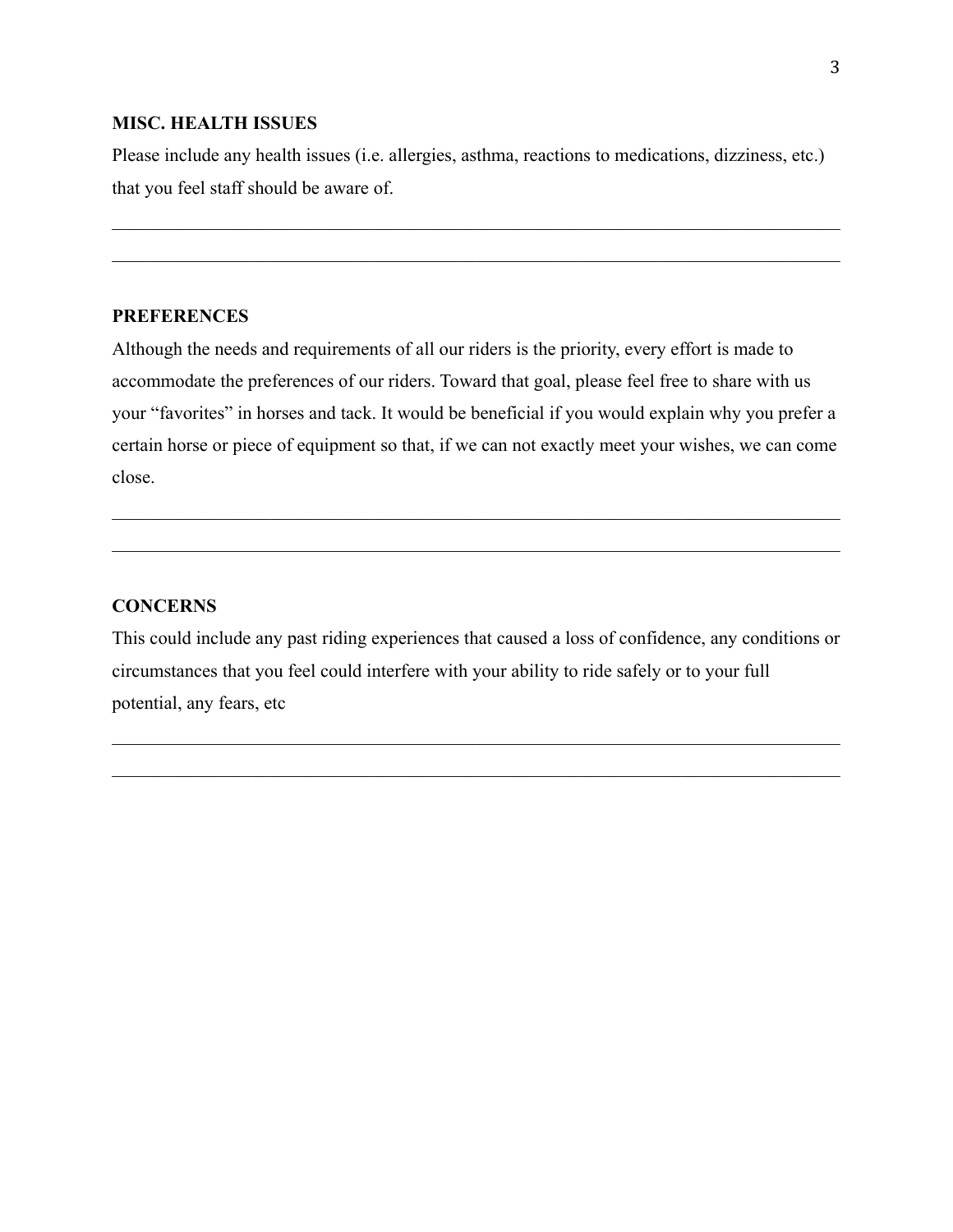

# *Destiny's Ride Therapeutic Program Inc.*

 **Program Location**:114 Ostrander Rd Ghent, NY 12075  **Mailing Address** 406 Old Post Rd ~ Stop 24 Ghent, NY 12075 [destinysridetherapeutic@gmail.com](mailto:destinysridetherapeutic@gmail.com) **(518) 610.4408**

## **Possible Reasons for Client Discharge**

Please be advised of the following reasons that may lead to discharge from the program.

- 1. The client has reached all of their goals!
- 2. The client displays a condition listed by PATH as a contraindication to therapeutic riding.
- 3. The client's potential to maintain head and neck control in a sitting position presents a safety concern.
- 4. Inability to follow directions is interfering with progress toward treatment goals.
- 5. Uncontrolled and inappropriate behavior constitutes a safety risk to clients, volunteers, or staff.
- 6. Client exceeds weight limit that can safely be managed by staff, volunteers, and/or horses.
- 7. Any change in the client's medical, physical, cognitive, or emotional condition makes therapeutic riding or hippotherapy inappropriate.
- 8. Three scheduled sessions are missed without proper canceling.
- 9. Nonpayment of billed funds after each session's first (1st) lesson.

Signature of Client or Legal Guardian:  $\Box$  Date:  $\Box$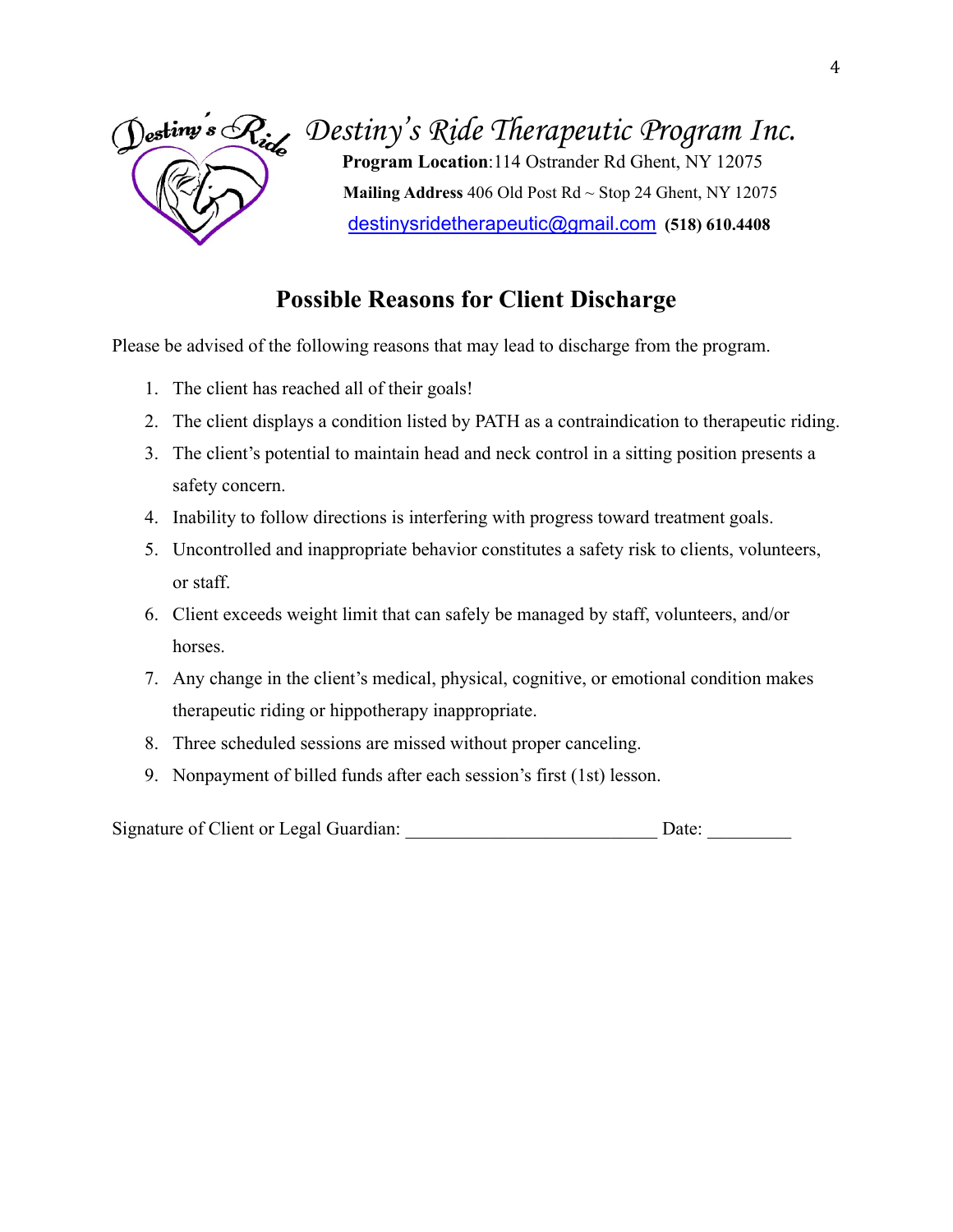

# *Destiny's Ride Therapeutic Program Inc.*  **Program Location**:114 Ostrander Rd Ghent, NY 12075

 **Mailing Address** 406 Old Post Rd ~ Stop 24 Ghent, NY 12075 [destinysridetherapeutic@gmail.com](mailto:destinysridetherapeutic@gmail.com) **(518) 610.4408**

### **Confidentiality Agreement**

I understand that all information (written and verbal) about participants and Destiny's Ride Therapeutic Program is confidential and will not be shared with anyone without the express written consent of the participant and his/her/their guardian in the case of a minor.

Signature\_\_\_\_\_\_\_\_\_\_\_\_\_\_\_\_\_\_\_\_\_\_\_\_\_\_\_\_\_\_\_\_\_\_\_\_\_\_\_\_\_\_\_\_\_\_\_\_\_\_\_\_\_\_\_\_\_Date\_\_\_\_\_\_\_\_\_\_\_\_\_\_\_